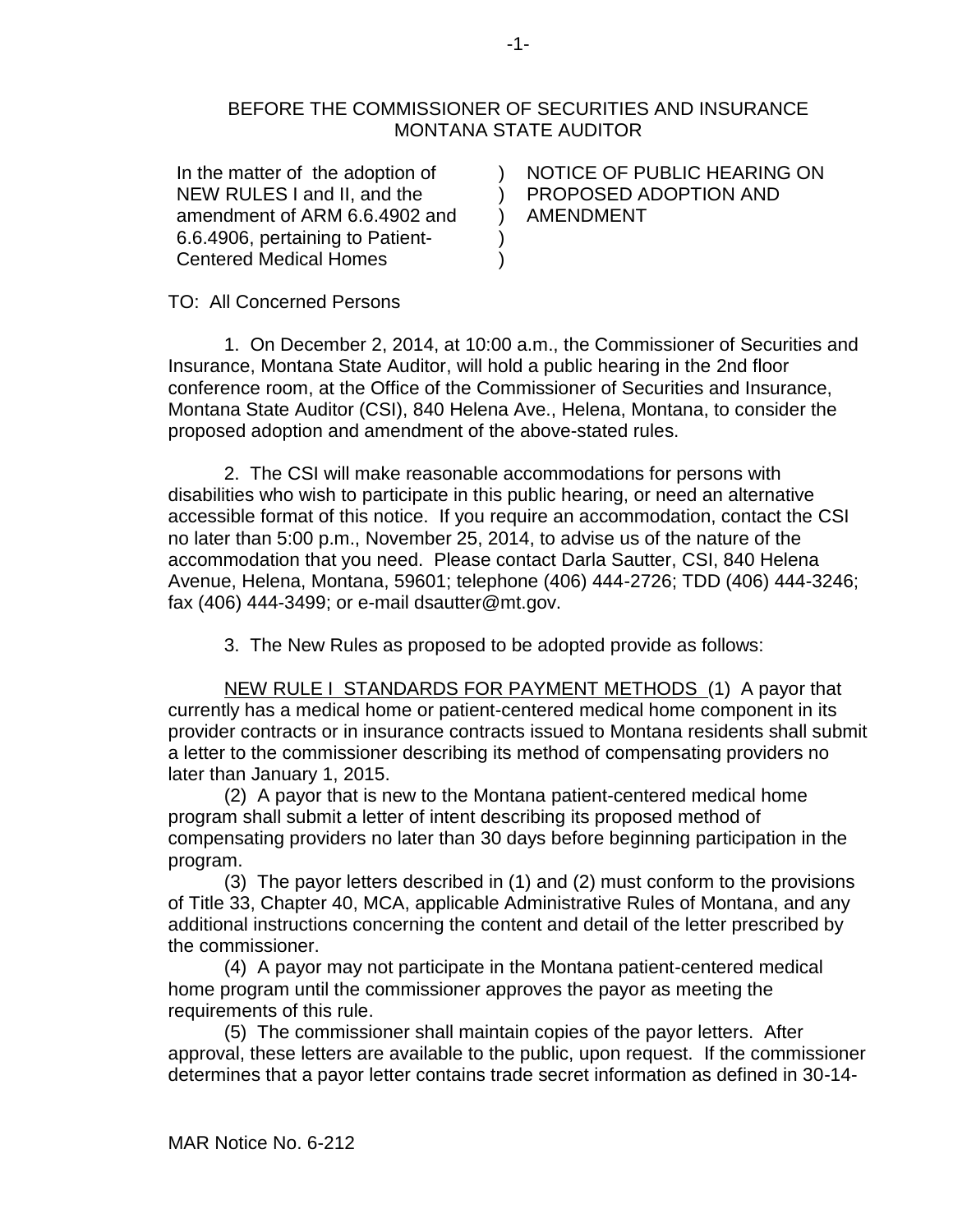402(4), MCA, the commissioner shall redact or otherwise withhold such information from the public.

(6) Payment models must support enhanced primary care and promote the development of patient-centered medical home practices, according to the goals expressed in 33-40-103(4), MCA. Payment methods may include the following:

- (a) payment for patient-centered medical home recognition status;
- (b) reimbursement for patient-centered medical home services such as:
- (i) care coordination services;
- (ii) care management services;
- (iii) disease management services;
- (iv) population management services;
- (v) behavior health specialist services; and
- (vi) clinical pharmacist services.
- (c) payment for improvement in quality metrics;
- (d) shared savings incentives;

(e) block grants to enhance patient-centered medical home capabilities of primary care practices; and

(f) any other type of payment method that the commissioner approves as supporting the goals of the Montana patient-centered medical home program.

AUTH: 33-40-104, MCA IMP: 33-40-104, 33-40-105, MCA

NEW RULE II MEASURES RELATED TO COST AND MEDICAL USAGE— UTILIZATION MEASURES (1) A recognized patient-centered medical home payor shall report to the commissioner on the following utilization measures:

- (a) emergency room visits; and
- (b) hospitalization rates.

(2) A patient-centered medical home payor shall report this information for its entire member population and separately for those members that are attributed to a patient-centered medical home. If the payor does not track member attribution to a patient-centered medical home, that payor may report only for its entire member population.

(3) The commissioner shall provide detailed instructions on the agency website regarding the required data reporting on utilization measures by patientcentered medical home payors.

(4) The first report is due March 31, 2015, and annually thereafter.

AUTH: 33-40-104, MCA IMP: 33-40-104, 33-40-105, MCA

4. The rules as proposed to be amended provide as follows, new matter underlined, deleted matter interlined:

6.6.4902 PATIENT-CENTERED MEDICAL HOME QUALIFICATION (1) and (2) remain the same.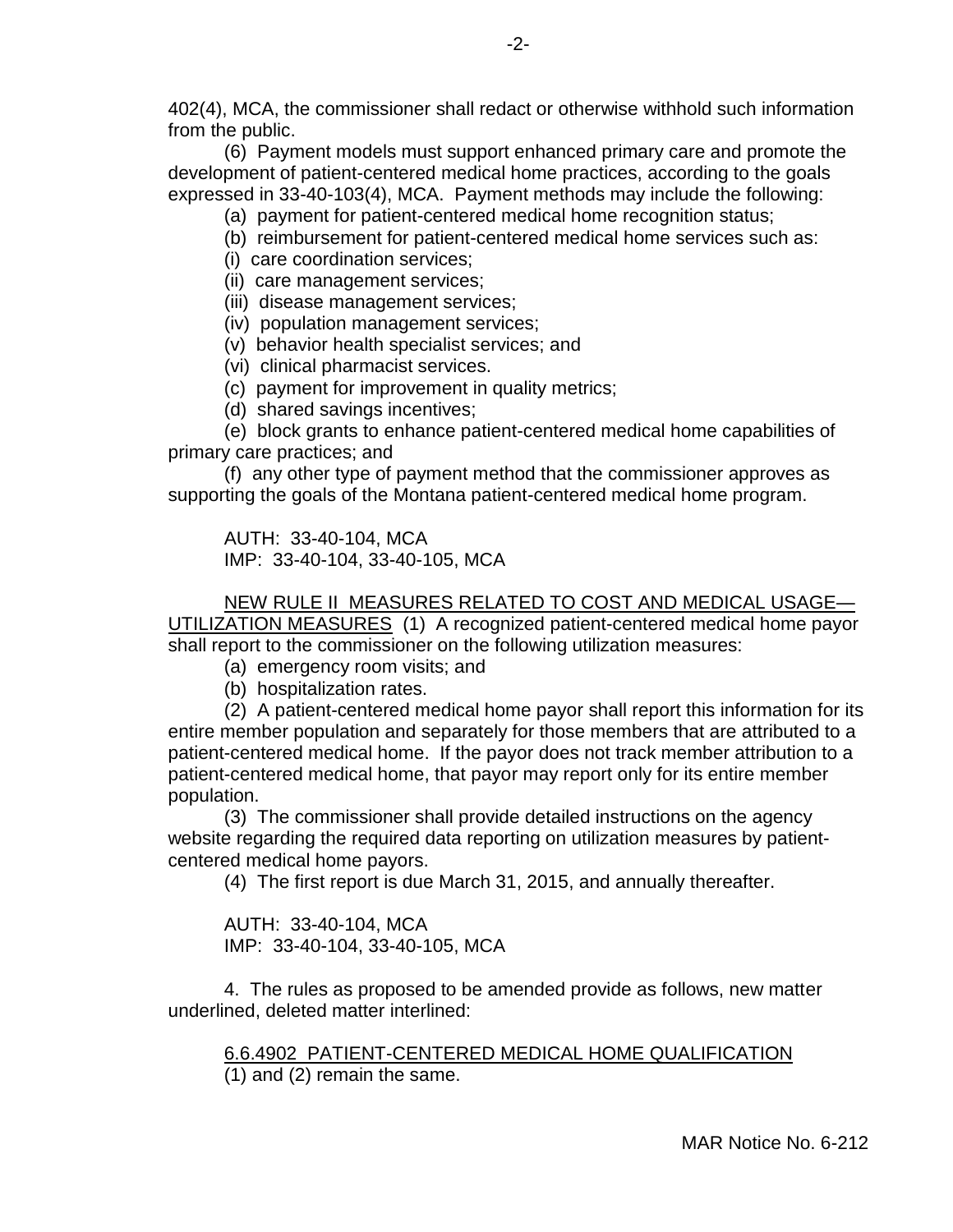(3) The commissioner may provisionally qualify a patient-centered medical home for up to one year after the submission of an application, if the applicant needs additional time to obtain the necessary accreditation. The commissioner may extend the provisional status for an additional six months, if requested by the patientcentered medical home and for good cause.

(4) and (5) remain the same.

AUTH: 33-40-104, MCA; IMP; 33-40-104, 33-40-105, MCA

6.6.4906 TIMELINES FOR REQUIRED REPORTING (1) Pursuant to 33- 40-105, MCA, a patient-centered medical home shall report on its compliance with quality and performance measures to participating health plans and other payors and the commissioner, no later than March 31 of each year, beginning with 2015, or according to the timeline required by its contract with each payor, whichever is earlier. The commissioner may request that the report also include other information necessary to the evaluation of the Montana patient-centered medical home program.

(2) and (3) remain the same.

AUTH: 33-40-104, MCA IMP: 33-40-104, 33-40-105, MCA

5. STATEMENT OF REASONABLE NECESSITY: NEW RULE I is necessary to provide specific guidance to patient-centered medical home payors regarding the standard for "payment methods used by health plans to pay patientcentered medical homes for services associated with the coordination of covered health care services," as required by 33-40-105(2)(a), MCA. These rules also satisfy in part the commissioner's obligation to adopt rules on payment methods as required in 33-40-104(1)(a) and 33-40-105(2).

NEW RULE II is necessary to provide specific guidance to patient-centered medical home payors regarding the required standard for "measures related to cost and medical usage," as required by 33-40-105(2) (d), MCA. These rules also satisfy in part the commissioner's obligation to adopt rules on cost and medical usage as required in 33-40-104(1)(a) and 33-40-105(2).

AMENDMENT TO RULE 6.6.4902, PATIENT-CENTERED MEDICAL HOME QUALIFICATION is required to allow additional time for provisionally qualified patient-centered medical home practices to achieve full accreditation. The stakeholder council considered this matter and recommended that the Commissioner allow an additional six months (18 months total) for provisionally qualified practices to achieve full accreditation. Sometimes practices need additional time because there may be issues related to electronic medical records that are difficult to resolve quickly.

AMENDMENT TO RULE 6.6.4906 TIMELINES FOR REQUIRED REPORTING is necessary to clarify that the annual report, which is also required by

MAR Notice No. 6-212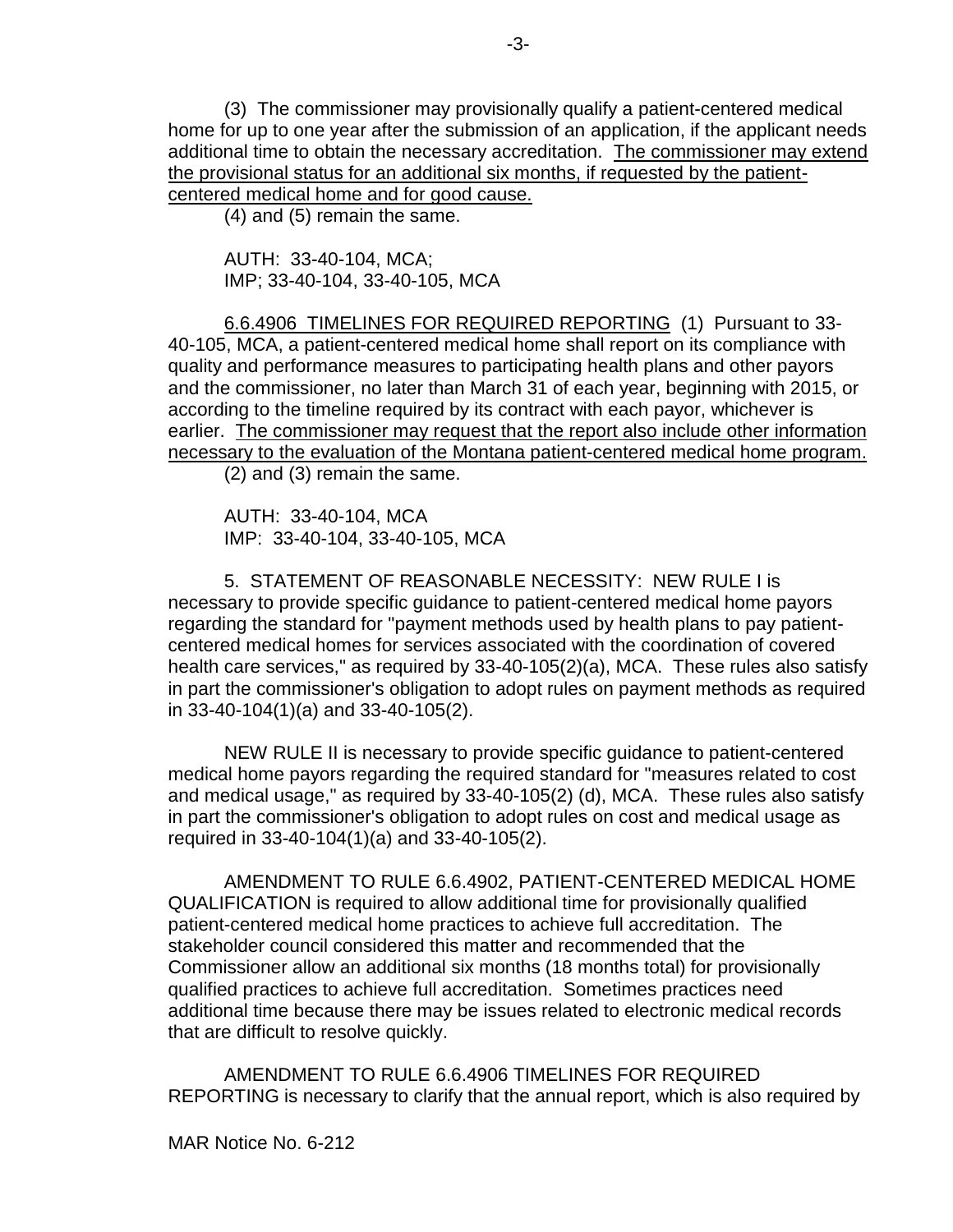statute may contain other information in addition to compliance with quality and performance measures. The report should contain all information pertaining to other achievements and successes of patient-centered medical home practices and payors so that the annual report reflects on all aspects of the patient-centered medical home program.

6. Concerned persons may submit their data, views, or arguments concerning the proposed actions either orally or in writing at the hearing. Written data, views, or arguments may also be submitted to Christina L. Goe, General Counsel, Office of the Commissioner of Securities and Insurance, Montana State Auditor, 840 Helena Ave., Helena, Montana, 59601; telephone (406) 444-2040; fax (406) 444-3499; or e-mail cgoe@mt.gov, and must be received no later than 5:00 p.m., December 10, 2014.

7. Christina Goe, General Counsel, has been designated to preside over and conduct this hearing.

8. The CSI maintains a list of concerned persons who wish to receive notices of rulemaking actions proposed by this agency. Persons who wish to have their name added to the list shall make a written request that includes the name and mailing address of the person to receive notices and specifies for which program the person wishes to receive notices. Such written request may be mailed or delivered to Darla Sautter, Office of the Commissioner of Securities and Insurance, Montana State Auditor, 840 Helena Ave., Helena, Montana, 59601; telephone (406) 444- 2726; fax (406) 444-3499; or e-mail dsautter@mt.gov, or may be made by completing a request form at any rules hearing held by the CSI.

9. An electronic copy of this proposal notice is available through the Secretary of State's web site at http://sos.mt.gov/ARM/Register. The Secretary of State strives to make the electronic copy of the notice conform to the official version of the notice, as printed in the Montana Administrative Register, but advises all concerned persons that in the event of a discrepancy between the official printed text of the notice and the electronic version of the notice, only the official printed text will be considered. In addition, although the Secretary of State works to keep its web site accessible at all times, concerned persons should be aware that the web site may be unavailable during some periods due to system maintenance or technical problems.

10. Pursuant to 2-4-302, MCA, the bill sponsor contact requirements apply. Christine Kaufman is the bill sponsor, and she was contacted by email on May 9, 2014.

11. The CSI has complied with the requirements of 2-4-111, MCA, and determined that NEW RULE I and II will not have a significant adverse impact on small businesses.